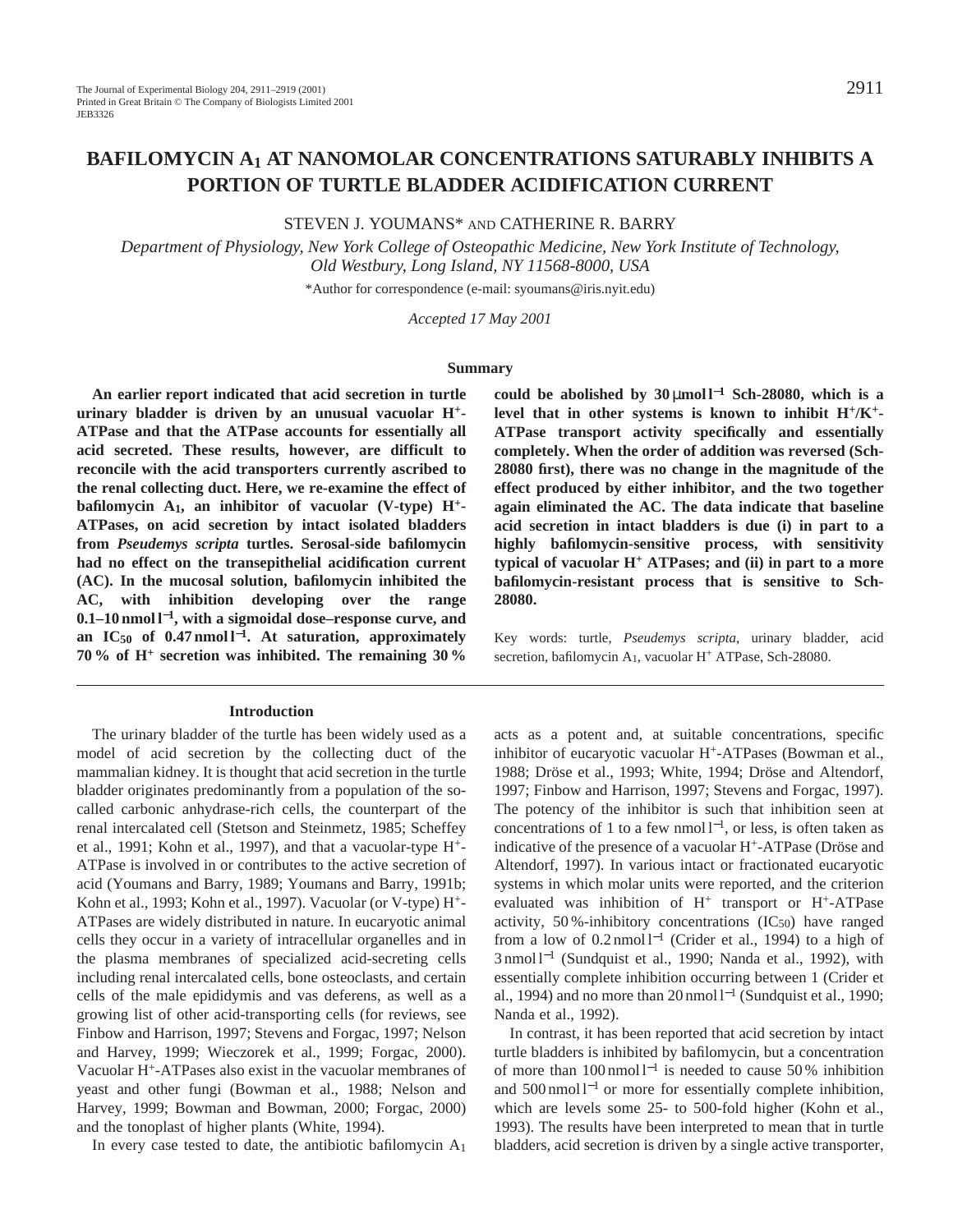# 2912 S. J. YOUMANS AND C. R. BARRY

a V-type H+-ATPase with unusually low sensitivity to bafilomycin A1 (Kohn et al., 1993). However, the concentration profile is important, for three reasons. First, such relative insensitivity to bafilomycin, if confirmed, would be an unusual finding, and might well define a new class or subclass of vacuolar ATPase. Second, it is well-known that bafilomycin A1 at these higher concentrations is an effective inhibitor of Ptype ion-transporting ATPases, a group that includes  $Na^+/K^+$ -ATPases, H+/K+-ATPases, the H+-ATPase of *Neurospora* plasma membrane, and the CaATPase of sarcoplasmic reticulum (Bowman et al., 1988; Dröse et al., 1993; Dröse and Altendorf, 1997). Balifomycin only shows specificity for vacuolar ATPases at suitably low concentrations (Bowman et al., 1988; Dröse et al., 1993; Dröse and Altendorf, 1997), so an action observed at higher concentrations must be evaluated with care. Consequently, the possibility cannot be excluded that the inhibition seen with high bafilomycin concentrations in the turtle bladder could have been due, at least in part, to effects on other transport processes. Third, these findings, if true, would seem to indicate that the turtle bladder has different active acid-secretory mechanisms than the renal collecting duct, which is currently thought to utilize a typical vacuolar H+-ATPase and one or more H+/K+ exchange ATPases (Brown et al., 1988; Wingo and Smolka, 1995; Caviston et al., 1999; DuBose et al., 1999; Jaisser and Beggah, 1999).

In preliminary studies with turtle bladders, however, we noted substantial inhibition at low, subnanomolar concentrations. In view of the discrepancy of this observation with the published literature, and considering the importance of bafilomycin  $A_1$  as a characteristic inhibitor of V-type H+-ATPases, we decided to reinvestigate its action on intact turtle bladders. The purpose of the present study then was to determine: (i) the concentration dependence of bafilomycin's inhibitory effect on acid secretion by turtle bladders over a range known to be specific for other V-type H<sup>+</sup>-ATPases; and (ii) whether this range of concentrations inhibits none, a portion, or essentially all of such acid secretion.

#### **Materials and methods**

### *Measurement of acid secretion*

Bladders from turtles (*Pseudemys scripta* elegans) 4–8 days after feeding (post-absorptive) were removed and mounted as flat sheets in physiological (Ussing-type) chambers as described in the literature (Durham et al., 1987; Kniaz and Arruda, 1991; Graber and Devine, 1993; Kohn et al., 1993). The animals were effectively anaesthetized before sacrifice by cooling them in steps to approx.  $8^{\circ}$ C in baths of chilled water. The spontaneous electrical potential across isolated bladders was held to zero by an automatic voltage clamp and the resulting short-circuit current (SCC) was measured throughout the experiment. The measurements were made relative to a serosal-side ground, and so acid secretion corresponds to negative SCC values (net serosal-to-luminal movement of positive charge). Ouabain (final concentration  $2\times10^{-4}$  mol l<sup>-1</sup>) was added to the serosal fluid bath to eliminate sodium transport. In turtle bladders, the net transepithelial ion transport remaining under these conditions closely approximates the acidification current, *J*H (Steinmetz et al., 1967; Durham et al., 1987; Kniaz and Arruda, 1991; Graber and Devine, 1993; Kohn et al., 1993), the rate at which net acid enters (or, occasionally, is removed from) the luminal solution. In experiments in which Sch-28080 was added alone to the mucosal solution (i.e. preceding bafilomycin), it was noted that in most (not all) experiments a transient but slowly developing 'overshoot' in the SCC ensued, before it settled down to a new, reduced, steady state in 60–90 min. In the remaining experiments there was no such overshoot and Sch-28080 addition yielded a monophasic decline to a new steady state in 30–60 min. In either case, only steady state values were tabulated. In all experiments, the Ussing chambers had a crosssectional area of  $1.43 \text{ cm}^2$  and short-circuit current values are given throughout for that area. All experiments were done at room temperature, approx. 23 °C.

### *Solutions*

The luminal and serosal tissue surfaces *in vitro* were bathed in identical reptilian Ringer's solution, which contained, in mmol l<sup>-1</sup>: NaCl, 80; NaHCO<sub>3</sub>, 20; KCl, 3.5; MgSO<sub>4</sub>, 1.0; CaCl2, 1.8; Na2HPO4, 1.25; and glucose, 11. The final pH after equilibrating with  $95\%$  O<sub>2</sub>:5% CO<sub>2</sub> was 7.3–7.4. Inhibitor stock solutions were prepared as follows: bafilomycin  $A_1$ ,  $2 \mu$ g per 100 μl (32.1 μmol l<sup>-1</sup>) in dimethyl sulphoxide (DMSO); Sch-28080, 100 mmol l<sup>-1</sup> in DMSO. Bafilomycin A<sub>1</sub> concentrations were determined photometrically by the method of Bowman et al. (Bowman et al., 1988). The stocks were prepared ahead of time and stored in portions at −20 °C (bafilomycin) or  $+4\degree$ C (Sch-28080). We found that stocks of either compound had to be used within 6–8 weeks. It was also found necessary to minimize the time during which working samples of bafilomycin A<sub>1</sub> were kept at temperatures of  $0^{\circ}C$ or higher during an experiment. The inhibitory potency deteriorated markedly beyond a period of 4–5 h at ice temperature. The final DMSO vehicle concentration in experiments never exceeded 0.3 %. In pilot studies, no vehicle effects were seen up to at least that concentration.

### *Data analysis*

In general, data are presented as the mean  $\pm$  s.e.m. for the number of experiments indicated. Figs 1 and 3 were prepared by scanning and digitizing the appropriate chart recorder tracing and importing the files into Sigma Plot. In the experiments in which the half-maximal inhibitory concentration  $(IC_{50})$  was determined,  $IC_{50}$  was determined for each individual experiment and is expressed here as the mean  $\pm$  s.E.M. The curve in Fig. 2 was calculated from the mean  $\pm$ S.E.M. for the response to bafilomycin  $A_1$  at each indicated concentration, using Sigma Plot. Statistical significance was determined, as appropriate, with a paired Student's *t*-test.

### *Materials*

Turtles were obtained from Kons Scientific, Germantown,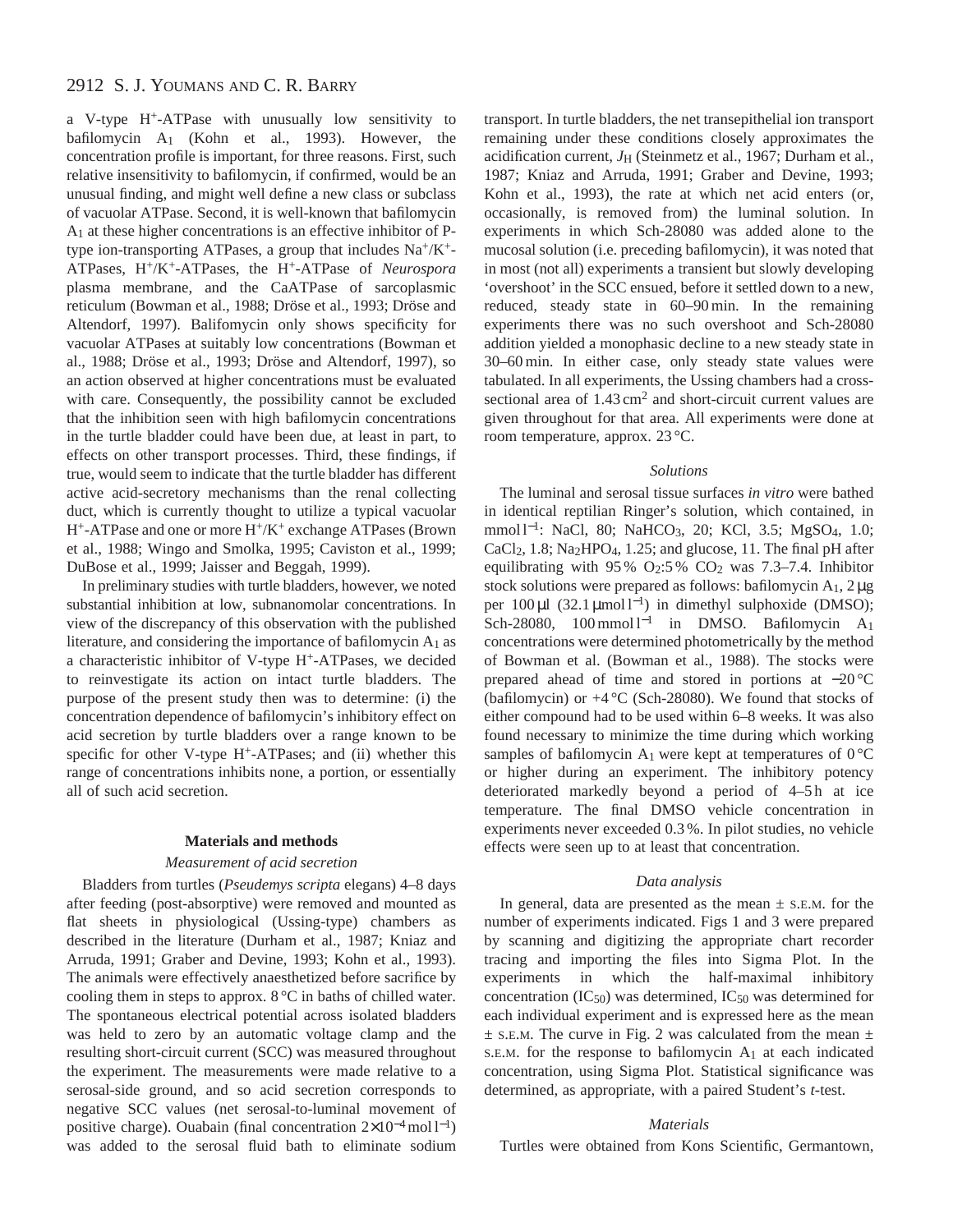

Fig. 1. Effect of bafilomycin A1 exposure on acidification current. Separate experiments are shown in A and B. In both experiments, turtle bladders were mounted in Ussing chambers as described in Materials and methods and exposed to 0.2 mmol l−<sup>1</sup> ouabain in the serosal solution (arrow) to eliminate sodium transport. When the short circuit current (acidification current) subsequently reached a new steady state, the bladder was exposed to either 5 nmol l<sup>-1</sup> bafilomycin A<sub>1</sub> in the serosal bathing solution (A) or to a graded sequence of bafilomycin A<sub>1</sub> concentrations in the mucosal solution (B; final concentrations are shown in nmol l<sup>−</sup>1). Baf, bafilomycin A1. Short circuit current shown is in  $\mu$ A (per area of chamber, 1.43 cm<sup>2</sup>). The unlabeled number in the lower right of each panel is an index number identifying the experiment.

WI, USA and Carolina Biological, Burlington, NC, USA. Sch-28080 was a gift from Dr James Kaminski of Schering-Plough. All other reagents were obtained from Sigma.

### **Results**

### *Effect of bafilomycin A1 on acid secretion*

### *Serosal addition*

Bladders were mounted *in vitro* in Ussing-type chambers as described in Materials and methods and exposed to ouabain on the serosal side to eliminate transepithelial sodium transport. After ouabain was added, the short-circuit current (acidification current under these conditions) was allowed to reach a steady state, which typically was oriented serosal sidenegative, indicative of net acid  $(H<sup>+</sup>)$  secretion. Bafilomycin added to the serosal bathing solution (final concentration, 5 nmol l<sup>−</sup>1) caused no discernable change in the acidification current in 30–60 min, as shown for a representative experiment in Fig. 1A. In six such experiments, after 30 min, acid secretion was 99.7±1.5 % (mean ± S.E.M.) of baseline, *P*=0.85 *versus* null effect, NS (baseline,  $-6.8\pm2.0 \mu A$  (per 1.43 cm<sup>2</sup>); and at 60 min (*N*=5), 98.2±3.8 % of baseline, *P*=0.67 *versus* null, NS (baseline, −6.6±2.45 µA (per 1.43 cm2).

#### *Mucosal addition*

In contrast, bafilomycin  $A_1$  added to the mucosal solution alone did inhibit the acidification current. The results of one experiment are depicted in Fig. 1B, which shows the effects of a graded sequence of concentrations of bafilomycin. Inhibition was pronounced at the lowest concentration tested, 0.1 nmol l<sup>−</sup>1, and saturation was reached by 5–10 nmol l−1. The concentration dependence observed in four such experiments is summarized by the dose–response curve in Fig. 2. When the half-maximal inhibition was determined for each experiment individually, the average was  $0.47\pm0.17$  nmol l<sup>-1</sup>. The inhibition again reached a plateau at  $5-10$  nmol  $1^{-1}$ , with



Fig. 2. Effect of bafilomycin  $A_1$  on acid secretion by intact turtle bladders. Dose–response inhibition curve. Turtle urinary bladders were mounted in Ussing-type chambers and bathed in Na/Cl/HCO<sub>3</sub> Ringer's solution. The serosal solution contained 0.2 mmol l−<sup>1</sup> ouabain. Under these conditions the short-circuit current across the tissue approximates the rate of net acid–base transport and is typically oriented serosal-side negative (acid secretion; see Materials and methods). Baseline acid secretion (100 %) was −12.0±4.3 µA (per area of chamber,  $1.43 \text{ cm}^2$ ) ( $N=4$ ). Bafilomycin A<sub>1</sub> in DMSO vehicle was added in the luminal solution to the concentrations indicated and the short-circuit current allowed to stabilize after each addition. The final concentration of DMSO never exceeded 0.3 %.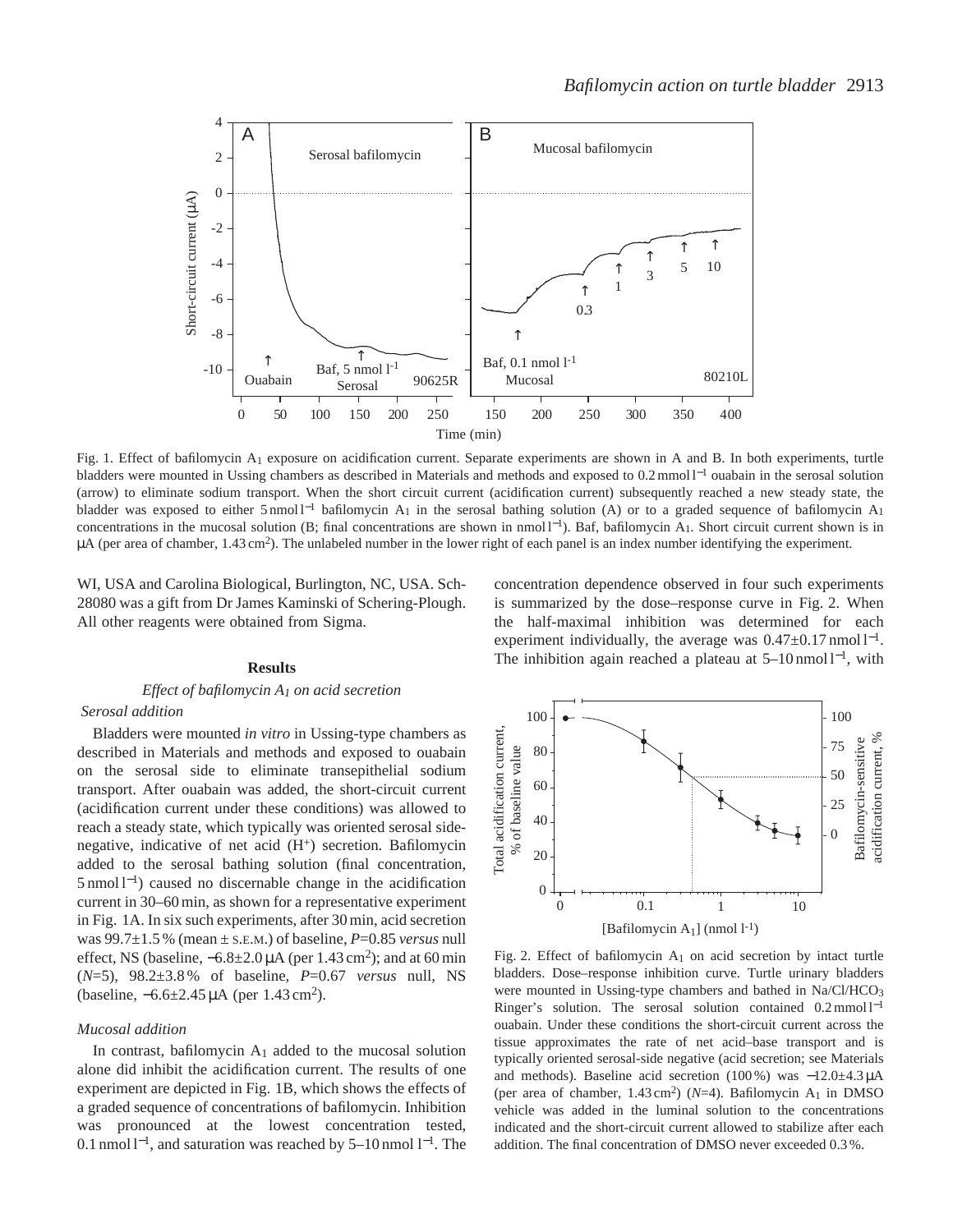

Fig. 3. Effects of bafilomycin  $A_1$  and Sch-28080 on acidification current in a representative experiment. The bladder was maintained in an Ussing-type chamber and conditions were as described for Fig. 1. Baf, bafilomycin A1 (5×10<sup>−</sup>9mol l−1, mucosal); Sch, Sch-28080 (3×10<sup>-5</sup> mol l<sup>-1</sup>, mucosal) were introduced where indicated (arrows).

 $65\pm4$ % and  $67\pm5$ % of the original acid secretion inhibited and  $35\pm4$  and  $33\pm5$ % remaining, respectively. The H<sup>+</sup> secretion remaining was significantly different from zero (*P*<0.03 at both 5 and 10 nmol l<sup>−</sup>1). No significant difference was found between these two highest doses (*P*>0.1). In subsequent experiments therefore, a concentration of  $5 \text{ nmol } 1^{-1}$ bafilomycin  $A_1$  was used, 10 times the  $IC_{50}$ , a multiple used commonly in transport or enzyme studies.

# *Effect of Sch-28080 on bafilomycin A1-insensitive acid secretion*

Bafilomycin  $A_1$  inhibited the majority of the acidification current, but there was a portion that clearly was not affected, at concentrations that are specific for V-type H+-ATPases in other preparations. Fig. 3 shows an experiment in which the bafilomycin-resistant component was tested for sensitivity to a different inhibitor of transport-ATPases, Sch-28080. In this representative experiment, acidification that was probably due to vacuolar H+-ATPase activity was first inhibited by 5 nmol l−<sup>1</sup> bafilomycin in the mucosal medium. The bolus addition of bafilomycin decreased the magnitude of the shortcircuit current in this experiment from −6.1 µA to −2.1 µA, with a half-time  $(t_{1/2})$  of 4.1 min. A stable plateau was reached within 50 min. At this point, 30 μmol l<sup>-1</sup> Sch-28080 was added to the mucosal solution. Sch-28080 inhibited the bafilomycin A1-resistant acidification current, reducing it from −2.1 µA to  $+0.1 \mu A$  with a rapid onset,  $t_{1/2}=1.5 \text{ min}$ . The current stabilized near zero within 15 min.

Fig. 4 summarizes the results of seven such experiments, here expressed as the percentage of total H<sup>+</sup> transport (acidification current) that was inhibited by each agent. 5 nmol l−<sup>1</sup> bafilomycin caused acid secretion to decline by  $71\pm4\%$  ( $P<0.01$ ), a decrement similar to that seen in the experiments in which the concentration dependence (dose–response) was determined. The acid secretion that



Fig. 4. Inhibition of acid secretion by bafilomycin A1 and Sch-28080. Urinary bladders were mounted in vitro in chambers as described in Materials and methods and the legend to Fig. 1. When the short-circuit current was stable, bafilomycin A1 was introduced into the mucosal solution to the indicated final concentration. When the short-circuit current again stabilized, Sch-28080 was then added to the mucosal solution to the concentration indicated. Bars show inhibition by each compound as a percentage of baseline acid secretion (−4.7±1.25 µA (per area of chamber, 1.43 cm2), *N*=7). \*Significant effect of treatment (*P*<0.01).

remained at this point, in the presence of bafilomycin only, while reduced remained significantly different from zero (*P*<0.03), as before. This residual bafilomycin-resistant acid transport was inhibited completely by 30 μmol l<sup>-1</sup> Sch-28080, which caused a decline of 29±4 % of the original acid secretion (*P*<0.01 *versus* null). In the presence of both 5 nmol l−<sup>1</sup> bafilomycin and 30 µmol l−<sup>1</sup> Sch-28080, the acidification current was not statistically distinguishable from zero  $(+0.21\pm0.11 \,\mu A, P>0.1)$ . Thus, the results indicate that the two inhibitors, used at concentrations at which each is known in other systems to act specifically, together inhibit essentially all the acid secretion in these bladders. Further, the results are consistent with the concentrations used, 5 nmol l−<sup>1</sup> bafilomycin and 30  $\mu$ mol l<sup>-1</sup> Sch-28080, being the maximally inhibiting level of each inhibitor for its respective transport process.

### *Reversal of the sequence of inhibitor addition*

If bafilomycin  $A_1$  and Sch-28080 exert independent effects on two different transport systems, then the order in which they are added should have little or no effect on the degree of inhibition produced by each. To test this, we ran a group of eight experiments, in each of which one hemibladder was exposed on the mucosal side first to 5 nmol  $l^{-1}$  bafilomycin A<sub>1</sub> and subsequently to 30 μmol l<sup>-1</sup> Sch-28080, while the mated hemibladder (from the same animal) received the reverse sequence of inhibitors. The results are summarized in Table 1.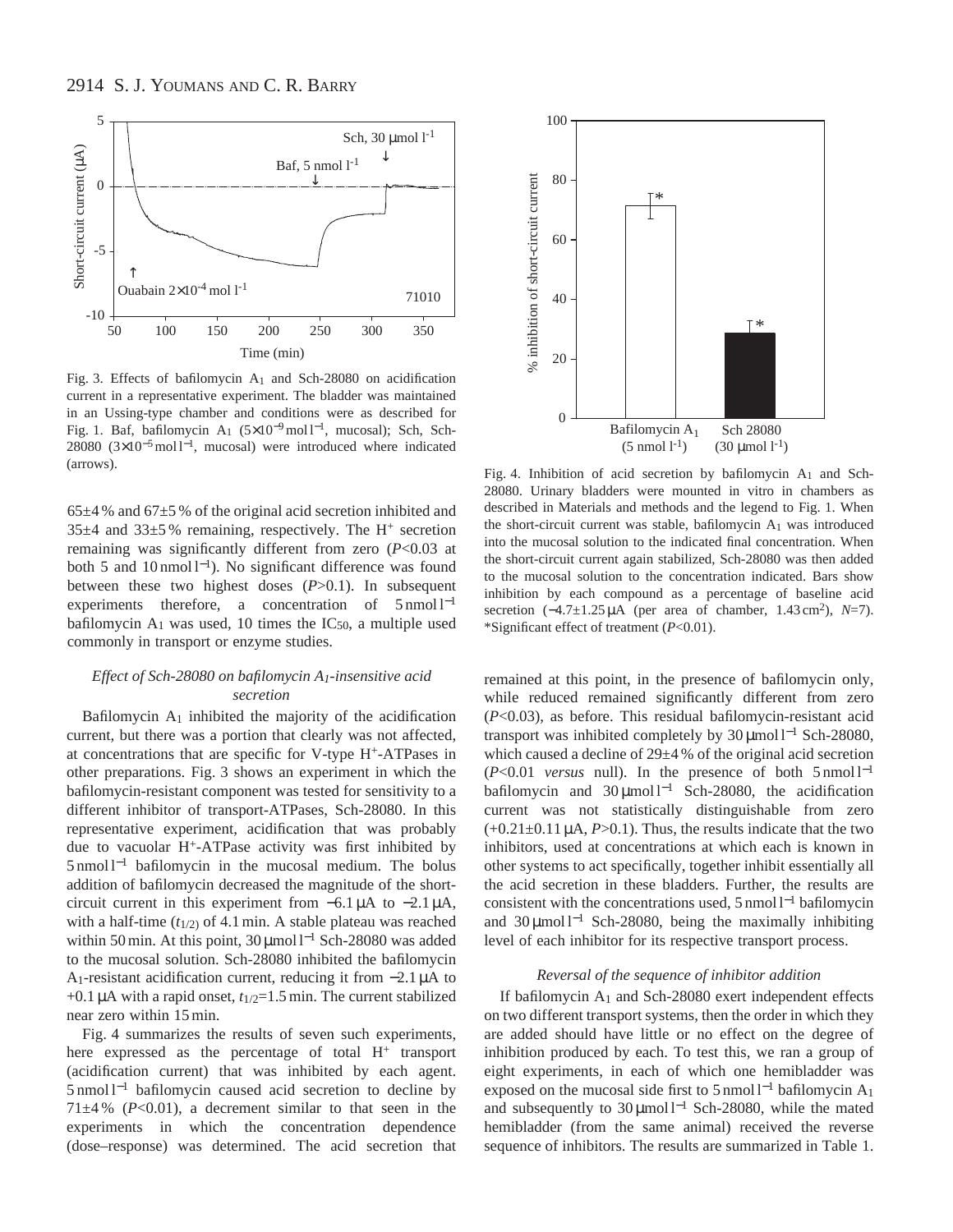| Sequence | Initial SCC  | $\text{Baf} \Delta$    | Sch $\Delta$           | Final SCC               | Total $\Delta$          | $\text{Baf} \wedge \text{as } \%$ | Sch $\Delta$ as %       |
|----------|--------------|------------------------|------------------------|-------------------------|-------------------------|-----------------------------------|-------------------------|
|          | $(\mu A)$    | $(\mu A)$              | $(\mu A)$              | $(\mu A)$               | $(\mu A)$               | of total $\Delta$                 | of total $\Delta$       |
| Baf. Sch | $-3.19+1.31$ | $+2.64+0.85$           | $+1.29 + 0.55$         | $+0.74 + 0.94$          | $+3.93+1.06$            | $69.4 + 8.6$                      | $30.6 \pm 8.6$          |
| D        |              | < 0.02                 | < 0.05                 | $>0.45*$                | < 0.01                  | < 0.001                           | < 0.01                  |
| Sch. Baf | $-6.10+2.86$ | $+2.73+0.70$<br>< 0.01 | $+1.15+0.45$<br>< 0.04 | $-2.22+2.08$<br>$>0.3*$ | $+3.87+0.90$<br>< 0.005 | $72.0 + 7.8$<br>< 0.01            | $28.0 + 7.8$<br>< 0.001 |

Table 1. *Effects of bafilomycin A1 and Sch-28080 on short circuit current across isolated turtle urinary bladders*

The effects of bafilomycin A<sub>1</sub> (5×10<sup>-9</sup> mol<sup>1-1</sup>) and Sch-28080 (3×10<sup>-5</sup> mol<sup>1-1</sup>) additions, to the luminal bath, on steady state short-circuit current (SCC) values were assessed in the presence of serosal ouabain. The order of addition was bafilomycin followed by Sch-28080 (Baf, Sch sequence) or the reverse (Sch, Baf sequence). In each of eight experiments, one hemibladder was given one sequence while the mated hemibladder from the same animal was given the other.

Baf Δ, SCC change induced by bafilomycin; Sch Δ, SCC change induced by Sch-28080; Total Δ, change in SCC with both inhibitors present. Values are means ± S.E.M. (*N*=8); *P* values were determined using a paired Student's *t*-test.

\**Versus* zero; *P* values in other columns are *versus* null effect of treatment.

When bafilomycin was given first, it produced a decrement in the acidification current of  $2.64 \pm 0.85 \mu A$  (initial baseline,  $-3.19\pm1.31 \mu A$  (per 1.43 cm<sup>2</sup>), which amounted to 69 $\pm$ 9% of the total effect that would ultimately be produced by both inhibitors. Sch-28080 subsequently caused a further decrement of  $1.29\pm0.55 \mu$ A, the remaining  $31\pm9\%$  of the combined inhibitor effect. With both inhibitors present, the SCC (acidification current) did not differ statistically from zero (+0.74±0.94 µA, *P*>0.45; *N*=8), as before. In the paired hemibladders, where Sch-28080 was given first, the SCC was decreased by  $1.15\pm0.45$  µA (baseline  $-6.10\pm2.86$  µA (per 1.43 cm<sup>2</sup>), which was  $28\pm8\%$  of the ultimate combined inhibitor effects on the acidification current in this group of hemibladders. Bafilomycin subsequently caused a further decrement of  $2.73\pm0.70 \mu$ A, the remaining  $72\pm8\%$  of the combined inhibitor effect. Again, when both inhibitors were present the acidification current did not differ significantly from zero (−2.22±2.08 µA per 1.43 cm), *P*>0.3). Table 2 shows that the order of addition had no influence on the effect produced by bafilomycin, either in terms of absolute decrement of the short circuit current (*P*>0.8, bafilomycin added first *versus* added second) or the percentage decrement (*P*>0.65 for addition first *versus* second). Likewise, the order of addition had no effect on the decrement produced by Sch-28080, either in terms of absolute current (*P*>0.7; Sch-28080 added first *versus* added second) or percentage decrement (*P*>0.65 for addition first *versus* second). These results indicate that the order of addition had no effect on the magnitude of inhibition produced by either inhibitor. The results are consistent with the hypothesis that bafilomycin  $A_1$  and Sch-28080 exert independent effects on independent transport processes in this tissue.

### **Discussion**

## *Action of bafilomycin on different classes of ion-transporting-ATPase*

The effects of bafilomycin  $A_1$ , a macrolide antibiotic, on three classes of ion-transporting ATPase were first reported by Bowman et al. (Bowman et al., 1988). They found that the compound was a potent inhibitor of vacuolar ATPases, with IC<sub>50</sub> values typically <0.5 nmol bafilomycin mg<sup>-1</sup> protein (approx.  $2-5$  nmol l<sup>-1</sup> under the conditions of their experiments), while the  $F_1F_0$ -ATPases from bacteria and mitochondria were unaffected even at extremely high doses (up to 150 µmol bafilomycin mg<sup>-1</sup> protein; approx. 1 mmol l<sup>-1</sup>). The action on P-type (phosphorylating) ATPases was intermediate, with no inhibition in the low nanomolar range but effective inhibition at concentrations in the micromolar range (IC<sub>50</sub> values of 1–4 µmol mg<sup>-1</sup>; approx. 50 µmol l<sup>-1</sup>). These findings on potency and specificity have since been substantiated in other studies (Dröse et al., 1993; Dröse and Altendorf, 1997; Stevens and Forgac, 1997).

#### *Results of the present experiments*

We made use of this specificity in the present experiments. We find that bafilomycin  $A_1$  inhibits with high sensitivity

Table 2. *The effect of the order in which bafilomycin A1 and Sch-28080 were added*

|   |                                       | Data evaluated                                      |  |  |
|---|---------------------------------------|-----------------------------------------------------|--|--|
|   | Absolute SCC $\Delta$                 | $SCC \triangle$ as % of<br>total (baf+Sch) $\Delta$ |  |  |
|   | Bafilomycin added first versus second |                                                     |  |  |
| t | 0.14                                  | 0.44                                                |  |  |
| P | >0.8                                  | >0.65                                               |  |  |
|   | Sch-28080 added first versus second   |                                                     |  |  |
| t | 0.34                                  | 0.44                                                |  |  |
| D |                                       | 50.65                                               |  |  |
|   |                                       |                                                     |  |  |

The experiments tabulated in Table 1 were evaluated statistically for effects of the order of addition of bafilomycin A1 (baf) and Sch-28080 (Sch) on the inhibition by each of the short-circuit currents (SCC).

∆, change.

*t* and *P* values are *versus* the null hypothesis; *P* was determined using a Student's *t*-test for paired variates (*N*=8).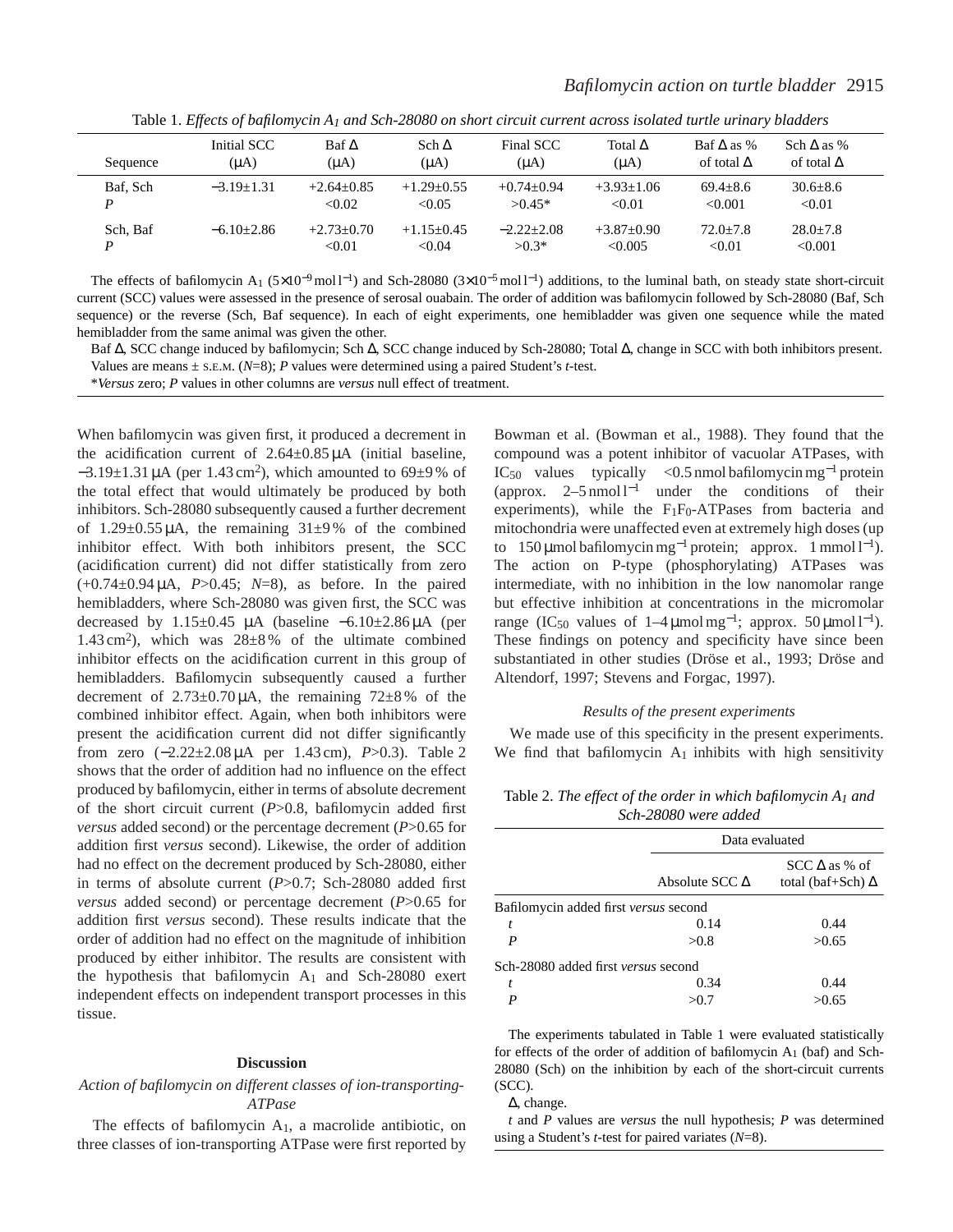# 2916 S. J. YOUMANS AND C. R. BARRY

approximately 70 % of the baseline acid secretion of intact turtle bladders, with inhibition developing over the range of 0.1 to 10 nmol l<sup>−</sup>1, giving a sigmoidal dose–response curve, and exhibiting an IC<sub>50</sub> of 0.47 nmol l<sup>-1</sup> (Fig. 2). This is the first demonstration that acid secretion in intact turtle bladders is inhibited by bafilomycin  $A_1$  at concentrations known to be specific for V-type H<sup>+</sup>-ATPases in other tissues. The remaining 30 % of acid secretion is more resistant to bafilomycin.

The apparent sigmoidal shape of the bafilomycin dose– response curve is not necessarily an expected result. The simplest hypothetical model would be one in which the inhibitory ligand binds reversibly to a uniform population of unhindered binding sites located, one each, on a uniform population of protein molecules. If the binding is one to one, does not induce oligomerization of the binding sites or protein molecules, and does not induce secondary conformational states of the binding site with different affinities for the receptor, then a hyperbolic dose–response relationship would be expected (Segel, 1975). The fact that this is not seen in the present case appears to indicate that at least one of these assumptions is violated. A sigmoidal curve clearly raises the possibility of cooperativity in the binding of bafilomycin A1, and hence the presence of multiple binding sites (Segel, 1975). However, there are other possible interpretations and with the information available it is not feasible to distinguish between them.

### *Previous results with the turtle bladder*

Our results differ from those of an earlier study, which reported that turtle bladder acid secretion is inhibited by bafilomycin A1, but only at far higher concentrations than we report here (Kohn et al., 1993). The results led the authors to conclude that acid secretion in the turtle bladder is driven by a single active transport process, involving a vacuolar H+- ATPase with unusually low sensitivity to bafilomycin  $A_1$ . This is, to date, a unique finding among eucaryotic cells, and the known features of bafilomycin interaction with V-ATPases in other eucaryotic systems, discussed below, argue for caution in interpreting the claim. It is not entirely clear why lower bafilomycin sensitivity was found in the earlier study, but potential sources of discrepancy can be identified. The concentrations of bafilomycin used in that study, 50 nmol l−<sup>1</sup> to >600 nmol l<sup>-1</sup>, were much greater than those presently employed. The reported IC<sub>50</sub> (approx. 100 nmol l<sup>-1</sup>) was 200fold greater and the lowest concentration used in the study, 50 nmol l<sup>−</sup>1, was tenfold higher than required to produce saturation in our experiments. Hence, the earlier study used concentrations considerably above the range where we observed a sigmoidal dose–response to bafilomycin. Since we find that the turtle bladder displays both a highly bafilomycinsensitive component of acid secretion and a second, lesssensitive or insensitive, component, the lower overall tissue sensitivity reported previously appears to be, at least in part, a composite effect resulting from determining a single  $IC_{50}$  in the presence of both high- and low-sensitivity transport systems. In addition, bafilomycin is a somewhat labile

compound and storage conditions can impinge on its biological activity (Dröse et al., 1993; Farina and Gagliardi, 1999; see also Materials and methods). Finally, the possibility of unappreciated differences in the metabolic states of the animals cannot be entirely ruled out as a contributing factor.

### *Comparison to other systems*

It is of interest to compare these two sets of findings in the turtle bladder with what is known of bafilomycin's action in other systems. The discovery by Bowman et al. (Bowman et al., 1988) that bafilomycin  $A_1$  inhibited vacuolar H<sup>+</sup>-ATPases at markedly low concentrations suggested a specific interaction. However, they also reported that the  $IC_{50}$  in molar units was strictly dependent on the amount of protein present in homogenized preparations. This raised the possibility that bafilomycin interacted nonspecifically with one or more proteins or that, as a lipophilic compound, it partitioned extensively into the lipid phase of membranes. Hanada et al. (Hanada et al., 1990) confirmed the dependence on endogenous protein concentration but also reported that neither exogenously added protein (albumin) nor lipid (phospholipids) had a detectable effect on the IC50. Hanada et al. further determined, by kinetic analysis, that the V-ATPase of chromaffin granules contained a single type of bafilomycin interaction site, that it had high affinity for the inhibitor, and that 50 % inhibition occurred at a ratio of 1 mole bafilomycin per mole of enzyme (Hanada et al., 1990). Essentially 100 % inhibition was reached at 7–8 moles bafilomycin. From these considerations, it can be concluded that bafilomycin interaction in these studies occurred at a distinct binding site, and that the apparent dependence on protein quantity was in fact a dependence on the number or density of that binding site in the preparation.

In coated vesicles and in osteoclasts, the binding site has been localized to  $V_0$ , the membrane-bound portion of the V-ATPase assembly, although there is controversy as to which peptide subunit or subunits of  $V_0$  contain the site (Hanada et al., 1990; Crider et al., 1994; Zhang et al., 1994; Mattsson and Keeling, 1996; Forgac, 2000). While the structure of the binding site is not yet known, its specificity for bafilomycin has been characterized in some detail. High-affinity binding has been shown to depend on specific structural elements contained in a 16- to 18-member macrolactone ring, which characterizes bafilomycin (16-member) and related macrolide antibiotics, including the concanamycins (Dröse et al., 1993; Farina and Gagliardi, 1999; Gagliardi et al., 1999). Artificial constructs have been prepared that contain these structures, but are otherwise structurally unrelated to bafilomycin, and a number of these also inhibit V-ATPases with high affinity (Farina and Gagliardi, 1999; Gagliardi et al., 1999). Thus, the available evidence indicates that bafilomycin interacts with eucaryotic vacuolar-ATPases through a binding site that is characterized by a high affinity and high specificity for the inhibitor.

Perhaps not surprisingly, there is a striking consistency in the threshold concentrations that have been reported to produce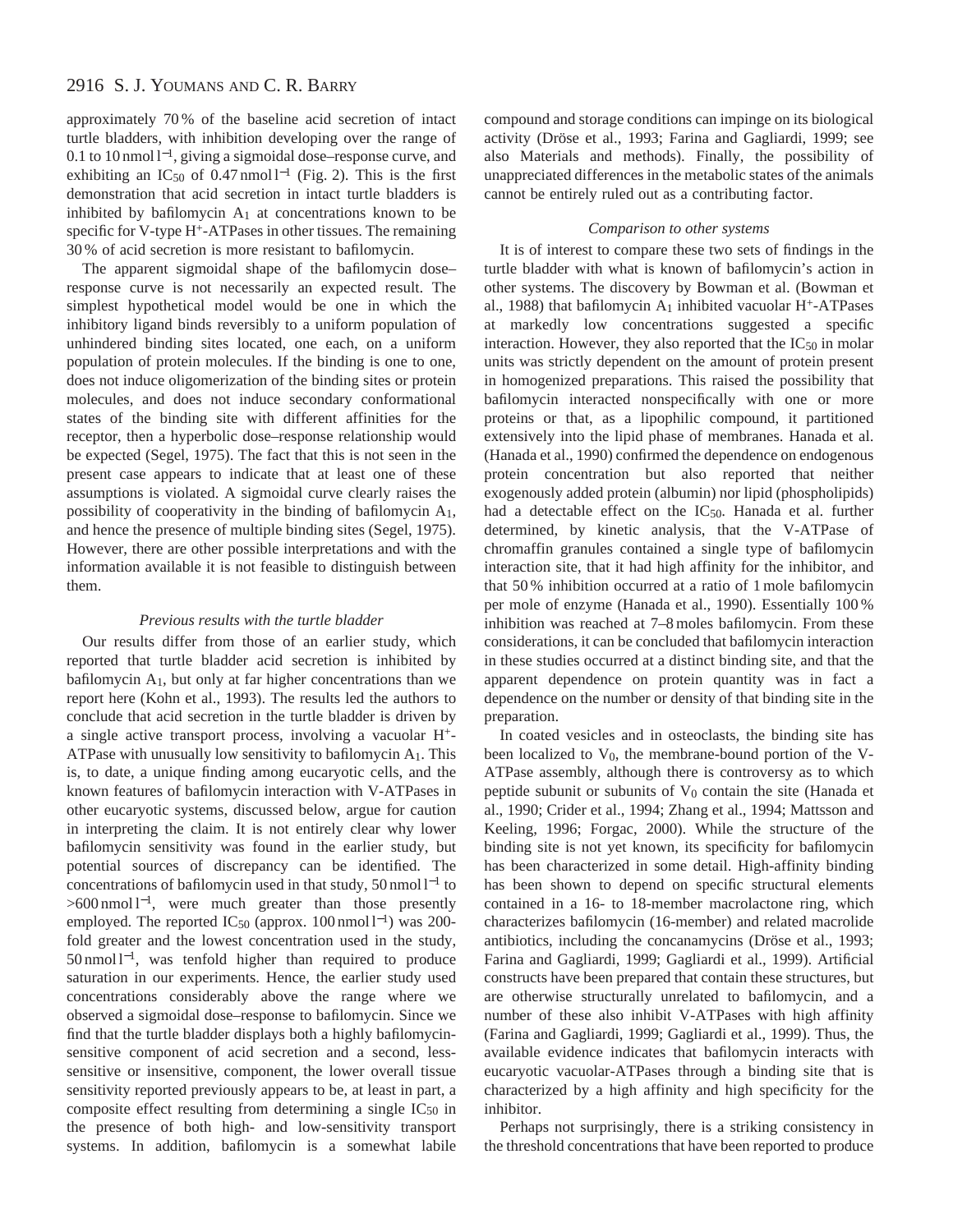inhibition. In a variety of experimental preparations (intact tissue, suspended cells, subcellular fractions or isolated molecules) in which a molar dose–response to bafilomycin was determined using inhibition of  $H^+$ -ATPase activity or  $H^+$ transport as the criterion,  $IC_{50}$  values ranging only from 0.2 to 3 nmol l<sup>-1</sup>, with maximal inhibition achieved by 1 to no more than 20 nmol l<sup>−</sup>1, have been reported, (Bowman et al., 1988; Moriyama and Nelson, 1989; Moriyama and Futai, 1990; Sundquist et al., 1990; Mattsson et al., 1991; Mattsson et al., 1993; Nanda et al., 1992; Armitage and Wingo, 1994; Crider et al., 1994; Keeling et al., 1997). Exceptions to this pattern of concentration dependence have been demonstrated only in procaryotes (Chen and Konisky, 1993; Yokoyama et al., 1994). Thus, our present findings in the turtle bladder are consistent with results reported for a variety of eucaryotic cells, in which the structural requirements for bafilomycin's inhibitory effect on V-ATPases appear to be highly conserved.

### *Comparison to results in the mammalian kidney*

In the mammalian kidney, acid secretion in the cortical and outer medullary collecting duct segments (CCD and OMCD, respectively) has also been shown to be driven in part, but not wholly, by V-ATPase activity (Khadouri et al., 1991; Armitage and Wingo, 1994; Wingo and Smolka, 1995; Tsuruoka and Schwartz, 1997). Immunological and biochemical evidence has demonstrated a vacuolar-ATPase in the intercalated cells of the CCD and OMCD (Brown et al., 1988; Kim et al., 1999). Furthermore, a vacuolar-ATPase has been shown to contribute to  $H^+$  secretion in intact tubule segments from the OMCD and to be maximally inhibited by 5 nmol l−<sup>1</sup> luminal bafilomycin (Armitage and Wingo, 1994; Tsuruoka and Schwartz, 1997). Extensive evidence also indicates that at least two  $H^+/K^+$ -ATPase isoforms are present in the CCD and OMCD, that these contribute to acid secretion, and that their activity is unaffected by nanomolar concentrations of bafilomycin (Wingo et al., 1990; Armitage and Wingo, 1994; Zhou and Wingo, 1994; Tsuruoka and Schwartz, 1997; Caviston et al., 1999; DuBose et al., 1999; Jaisser and Beggah, 1999). The activity of H+/K+-ATPase in the renal tubule is however inhibited by Sch-28080, with apparently full inhibition reached at  $10 \mu$ mol l<sup>-1</sup> (Armitage and Wingo, 1994; Tsuruoka and Schwartz, 1997). Furthermore, in intact CCD and OMCD tubule segments, it has been reported that H<sup>+</sup> secretion attributable to a V-ATPase and to an H+/K+-ATPase or ATPases together account for all acid secreted (Armitage and Wingo, 1994; Tsuruoka and Schwartz, 1997). The portion attributable to bafilomycinsensitive  $H^+$  transport has been reported variously to be 30–65 % of the total in the OMCD with the remainder being inhibitable by Sch-28080 (Armitage and Wingo, 1994; Tsuruoka and Schwartz, 1997). Thus, our findings indicate that the turtle bladder resembles the CCD and OMCD of the mammalian tubule in that all three tissues utilize two distinct active transport mechanisms to secrete acid, one of which is very likely driven by a vacuolar H+-ATPase. In the present experiments we find that bafilomycin-sensitive  $H^+$  secretion

amounts to approximately 70 % of the baseline acidification current.

### *Bafilomycin-resistant H+ secretion in turtle bladder*

The question arises as to what the remaining 30 %, the bafilomycin-resistant component, is in turtle bladders. In principle it could be due either to residual  $H^+$  transport by a V-ATPase or it could arise from a different transport process. However, such a bafilomycin-resistant 'residual' is not a characteristic of V-type H+-ATPases in other systems (Bowman et al., 1988; Moriyama and Nelson, 1989; Moriyama and Futai, 1990; Sundquist et al., 1990; Mattsson et al., 1991; Mattsson et al., 1993; Nanda et al., 1992; Armitage and Wingo, 1994; Crider et al., 1994; Keeling et al., 1997). It seems more likely then that the bafilomycin-resistant component seen in the turtle bladder represents a different transport process.

Work with isolated membranes also suggests this. Cell membranes isolated from the epithelium of the turtle bladder display ATP-dependent  $H^+$  transport, and we have shown elsewhere that part of the acid transport is highly sensitive to inhibition by vanadate ions, and is probably due to a P-type ATPase (Youmans and Barry, 1991a; Youmans and Barry, 1991b). The activity of this transporter was found to be eliminated when the donor animals were alkali-loaded, suggesting strongly that it is involved in or linked to urinary acidification (Youmans and Barry, 1991b). Furthermore, in a sodium-free medium, the vanadate-sensitive transport of H+ was found to depend absolutely on the presence of potassium and valinomycin. These findings, taken together with the direction of H+ transport, suggested that the P-type ATPase was in fact a  $K^+/H^+$  exchange ATPase (Youmans and Barry, 1991a).

Results obtained with isolated membranes thus raise the possibility that the bafilomycin A1-resistant portion of acid secretion seen presently with intact tissues could be due to an H+/K+-exchange ATPase, as is the case in the renal tubule. Hence, we chose to test the susceptibility of this transport to an inhibitor of the gastric isoform of  $H^+/K^+$ -ATPase, Sch-28080 (Scott et al., 1987; Wallmark et al., 1987; Briving et al., 1988). We found that the residual  $H^+$  secretion remaining in the presence of  $5 \text{ nmol } 1^{-1}$  bafilomycin A<sub>1</sub> was completely inhibited by Sch-28080 at a concentration of  $30 \mu$ mol l<sup>-1</sup> (Fig. 3 and Table 1). In gastric preparations, the  $IC_{50}$  for Sch-28080 ranges from 0.1 to 3.0 µmol  $l^{-1}$  and the full inhibitory concentration from 3.0 to 30  $\mu$ mol l<sup>-1</sup>, depending on the preparation, pH and ambient  $K^+$  concentration (Scott et al., 1987; Wallmark et al., 1987; Briving et al., 1988). Sch-28080 at 30 µmol  $l^{-1}$  thus is sufficient to maximally inhibit the gastric H+/K+-ATPase under a variety of experimental conditions. On the other hand, it is known that Sch-28080 does not inhibit vacuolar H+-ATPases, including that of the renal collecting duct, at concentrations up to at least  $50-100 \,\mu\text{mol}^{-1}$  (Cheval et al., 1991; Sabolic et al., 1994; Wingo and Smolka, 1995). Hence, the effect that we see at the lower concentration,  $30 \mu$ mol l<sup>-1</sup>, is consistent with essentially full inhibition of an H+/K+-ATPase. When the sequence of inhibitor addition was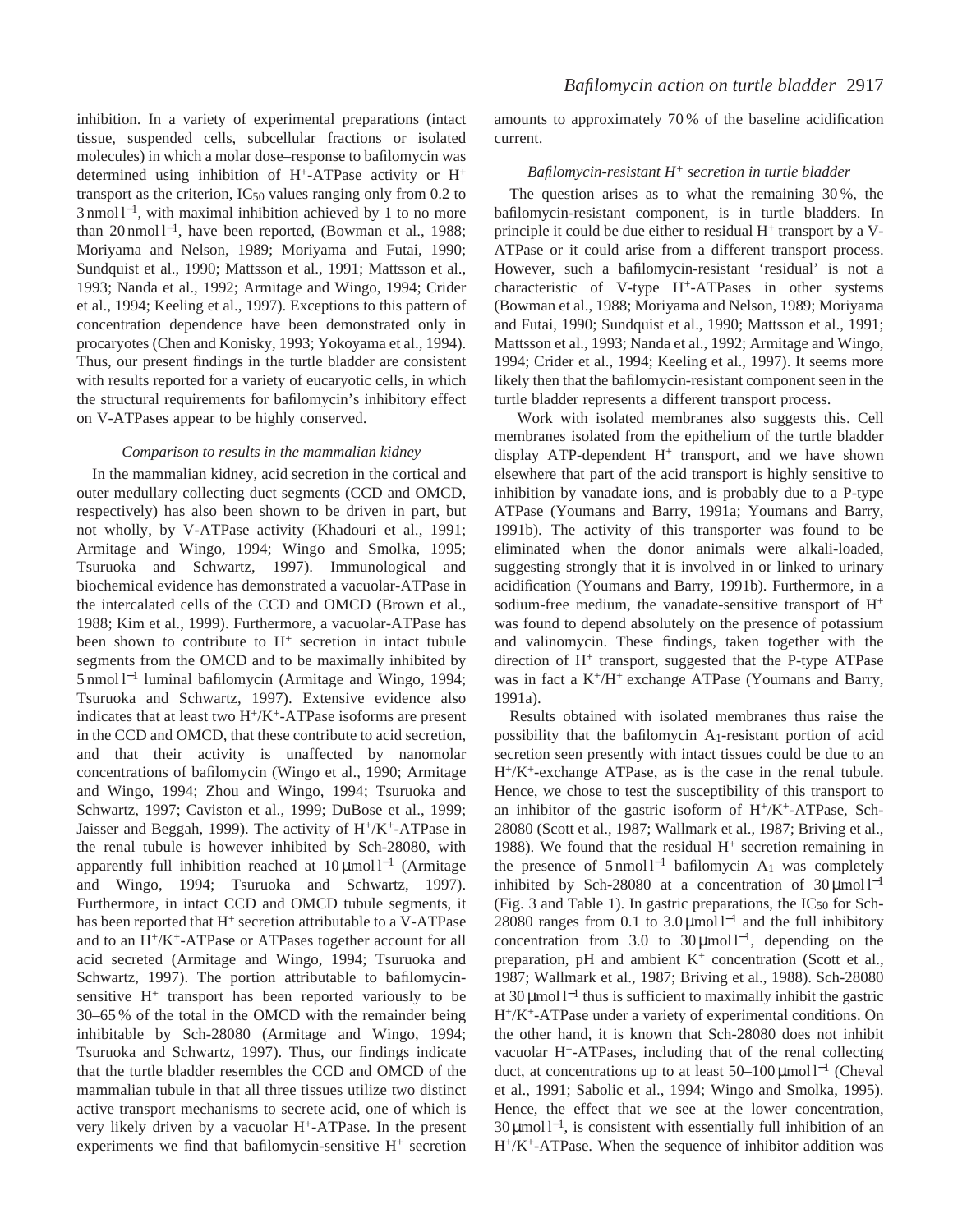# 2918 S. J. YOUMANS AND C. R. BARRY

reversed (i.e. Sch-28080 given first), there was no change in either the absolute or percentage inhibition caused by either inhibitor and the two together again reduced the acidification current to zero (Table 1, Table 2). This is consistent with the two inhibitors acting independently on separate transport processes. We must point out that our findings with Sch-28080, while consistent with, do not in themselves establish the presence, of an  $H^+/K^+$ -ATPase in the intact turtle bladder. They do, however, seem to argue strongly against a vacuolar H+-ATPase being the source of bafilomycin-resistant acid secretion.

In summary, this is the first study to show: (i) that acid secretion by intact turtle bladders is highly sensitive to bafilomycin  $A_1$ , at concentrations specific for vacuolar  $H^+$ -ATPases in other systems; (ii) that a portion of the acid transport is unaffected by these low concentrations of bafilomycin; and (iii) that the bafilomycin  $A_1$ -resistant portion is eliminated by Sch-28080 at a concentration similar to those which inhibit the gastric  $H^+/K^+$ -ATPase. Our results are consistent with the presence of two distinct acid-secretory processes in the intact turtle urinary bladder, one of which appears to be due to a 'typical' vacuolar H+-ATPase. The nature of the second process, its presence previously unrecognized in this tissue, awaits further definition.

We thank James Kaminski (Schering-Plough) for his generous gift of Sch-28080. We also wish to thank Larry R. Stepp and John A. Strauss of the New York College of Osteopathic Medicine for insightful discussions and critical reading of the manuscript. This research was supported by the NYCOM Basic Science Fund for the promotion of sponsored research.

#### **References**

- **Armitage, F. E. and Wingo, C. S.** (1994). Luminal acidification in K-replete OMCDi: contributions of H-K-ATPase and bafilomycin-A1-sensitive H-ATPase. *Am. J. Physiol.* **267**, F450–F458.
- **Bowman, E. J. and Bowman, B. J.** (2000). Cellular role of the V-ATPase in *Neurospora crassa*: analysis of mutants resistant to concanamycin or lacking the catalytic subunit A. *J. Exp. Biol.* **203**, 97–106.
- **Bowman, E. J., Siebers, A. and Altendorf, K.** (1988). Bafilomycins: a class of inhibitors of membrane-ATPases from microorganisms, animal cells, and plant cells. *Proc. Natl. Acad. Sci. USA* **85**, 7972–7976.
- **Briving, C., Andersson, B.-M., Nordberg, P. and Wallmark, B.** (1988). Inhibition of gastric H+/K+-ATPase by substituted imidazo[1,2–a]pyridines. *Biochim. Biophys. Acta* **946**, 185–192.
- **Brown, D., Hirsch, S. and Gluck, S.** (1988). Localization of a protonpumping-ATPase in rat kidney. *J. Clin. Invest.* **82**, 2114–2126.
- **Caviston, T. L., Campbell, W. G., Wingo, C. S. and Cain, B. D.** (1999). Molecular identification of the renal H+,K+-ATPases. *Semin. Nephrol.* **19**, 431–437.
- **Chen, W. and Konisky, J.** (1993). Characterization of a membraneassociated-ATPase from *Methanococcus voltae*, a methanogenic member of the Archaea. *J. Bacteriol.* **175**, 5677–5682.
- **Cheval, L., Barlet-Bas, C., Khadouri, C., Feraille, E., Marsy, S. and Doucet, A.** (1991). K<sup>(+)</sup>-ATPase-mediated Rb<sup>+</sup> transport in rat collecting tubule: modulation during K<sup>+</sup> deprivation. *Am. J. Physiol.* **260**, F800–F805.
- **Crider, B. P., Xie, X. S. and Stone, D. K.** (1994). Bafilomycin inhibits proton flow through the H<sup>+</sup> channel of vacuolar proton pumps. *J. Biol. Chem.* **269**, 17379–17381.
- **Dröse, S. and Altendorf, K.** (1997). Bafilomycins and concanamycins as inhibitors of V-ATPases and P-ATPases. *J. Exp. Biol.* **200**, 1–8.

**Dröse, S., Bindseil, K. U., Bowman, E. J., Siebers, A., Zeeck, A. and**

**Altendorf, K.** (1993). Inhibitory effect of modified bafilomycins and concanamycins on P- and V-type adenosinetriphosphatases. *Biochemistry* **32**, 3902–3906.

- **DuBose, T. D., Jr., Gitomer, J. and Codina, J.** (1999). H+,K+-ATPase. *Curr. Opin. Nephrol. Hypertens.* **8**, 597–602.
- **Durham, J. H., Matons, C. and Brodsky, W. A.** (1987). Vasoactive intestinal peptide stimulates alkali excretion in turtle urinary bladder. *Am. J. Physiol.* **252,** C428–C435.
- **Farina, C. and Gagliardi, S.** (1999). Selective inhibitors of the osteoclast vacuolar proton-ATPase as novel bone antiresorptive agents. *Drug Discov. Today* **4**, 163–172.
- Finbow, M. E. and Harrison, M. A. (1997). The vacuolar H<sup>+</sup>-ATPase: a universal proton pump of eukaryotes. *Biochem. J.* **324**, 697–712.
- **Forgac, M.** (2000). Structure, mechanism and regulation of the clathrincoated vesicle and yeast vacuolar H+-ATPases. *J. Exp. Biol.* **203**, 71–80.
- **Gagliardi, S., Rees, M. and Farina, C.** (1999). Chemistry and structure activity relationships of bafilomycin A1, a potent and selective inhibitor of the vacuolar H+-ATPase. *Curr. Med. Chem.* **6**, 1197–1212.
- **Graber, M. L. and Devine, P.** (1993). Omeprazole and SCH 28080 inhibit acid secretion by the turtle urinary bladder. *Ren. Physiol. Biochem.* **16**, 257–267.
- **Hanada, H., Moriyama, Y., Maeda, M. and Futai, M.** (1990). Kinetic studies of chromaffin granule H+-ATPase and effects of bafilomycin A1. *Biochem. Biophys. Res. Commun.* **170**, 873–878.
- Jaisser, F. and Beggah, A. T. (1999). The nongastric H<sup>+</sup>-K<sup>+</sup>-ATPases: molecular and functional properties. *Am. J. Physiol.* **276**, F812–F824.
- **Keeling, D. J., Herslöf, M., Ryberg, B., Sjögren, S. and Sölvell, L.** (1997). Vacuolar H(+)-ATPases. Targets for drug discovery? *Ann. NY Acad. Sci.* **834**, 600–608.
- **Khadouri, C., Cheval, L., Marsy, S., Barlet-Bas, C. and Doucet, A.** (1991). Characterization and control of proton-ATPase along the nephron. *Kidney. Int. Suppl.* **33**, S71–S78.
- **Kim, J., Kim, Y. H., Cha, J. H., Tisher, C. C. and Madsen, K. M.** (1999). Intercalated cell subtypes in connecting tubule and cortical collecting duct of rat and mouse. *J. Am. Soc. Nephrol.* **10**, 1–12.
- **Kniaz, D. and Arruda, J. A.** (1991). Adaptation to metabolic alkalosis by the turtle urinary bladder. *Proc. Soc. Exp. Biol. Med.* **196**, 444–450.
- **Kohn, O. F., Mitchell, P. P. and Steinmetz, P. R.** (1993). Sch-28080 inhibits bafilomycin-sensitive H<sup>+</sup> secretion in turtle bladder independently of luminal [K+]. *Am. J. Physiol.* **265**, F174–F179.
- **Kohn, O. F., Hand, A. R., Mitchell, P. P. and Steinmetz, P. R.** (1997). Intraand submembrane particle densities during CO<sub>2</sub> stimulation of H<sup>+</sup> secretion in turtle bladder. *Am. J. Physiol.* **272**, F491–F497.
- **Mattsson, J. P. and Keeling, D. J.** (1996). [<sup>3</sup>H]Bafilomycin as a probe for the transmembrane proton channel of the osteoclast vacuolar H(+)-ATPase. *Biochim. Biophys. Acta* **1280**, 98–106.
- **Mattsson, J. P., Väänänen, K., Wallmark, B. and Lorentzon, P.** (1991). Omeprazole and bafilomycin, two proton pump inhibitors: differentiation of their effects on gastric, kidney and bone H(+)-translocating-ATPases. *Biochim. Biophys. Acta* **1065**, 261–268.
- **Mattsson, J. P., Lorentzon, P., Wallmark, B. and Keeling, D. J.** (1993). Characterization of proton transport in bone-derived membrane vesicles. *Biochim. Biophys. Acta* **1146**, 106–112.
- **Moriyama, Y. and Futai, M.** (1990). Presence of 5-hydroxytryptamine (serotonin) transport coupled with vacuolar-type H(+)-ATPase in neurosecretory granules from bovine posterior pituitary. *J. Biol. Chem.* **265**, 9165–9169.
- Moriyama, Y. and Nelson, N. (1989). H<sup>+</sup>-translocating-ATPase in Golgi apparatus. Characterization as vacuolar H+-ATPase and its subunit structures. *J. Biol. Chem.* **264**, 18445–18450.
- **Nanda, A., Gukovskaya, A., Tseng, J. and Grinstein, S.** (1992). Activation of vacuolar-type proton pumps by protein kinase C. Role in neutrophil pH regulation. *J. Biol. Chem.* **267**, 22740–22746.
- **Nelson, N. and Harvey, W. R.** (1999). Vacuolar and plasma membrane proton-adenosinetriphosphatases. *Physiol. Rev.* **79**, 361–385.
- **Sabolic, I., Brown, D., Verbavatz, J.-M. and Kleinman, J.** (1994). H+- ATPases of renal cortical and medullary endosomes are differentially sensitive to Sch-28080 and omeprazole. *Am. J. Physiol.* **266**, F868-F877.
- **Scheffey, C., Shipley, A. M. and Durham, J. H.** (1991). Localization and regulation of acid–base secretory currents from individual epithelial cells. *Am. J. Physiol.* **261**, F963–F974.
- **Scott, C. K., Sundell, E. and Castrovilly, L.** (1987). Studies on the mechanism of action of the gastric microsomal (H++K+)-ATPase inhibitors SCH 32651 and SCH 28080. *Biochem. Pharmacol.* **36**, 97–104.